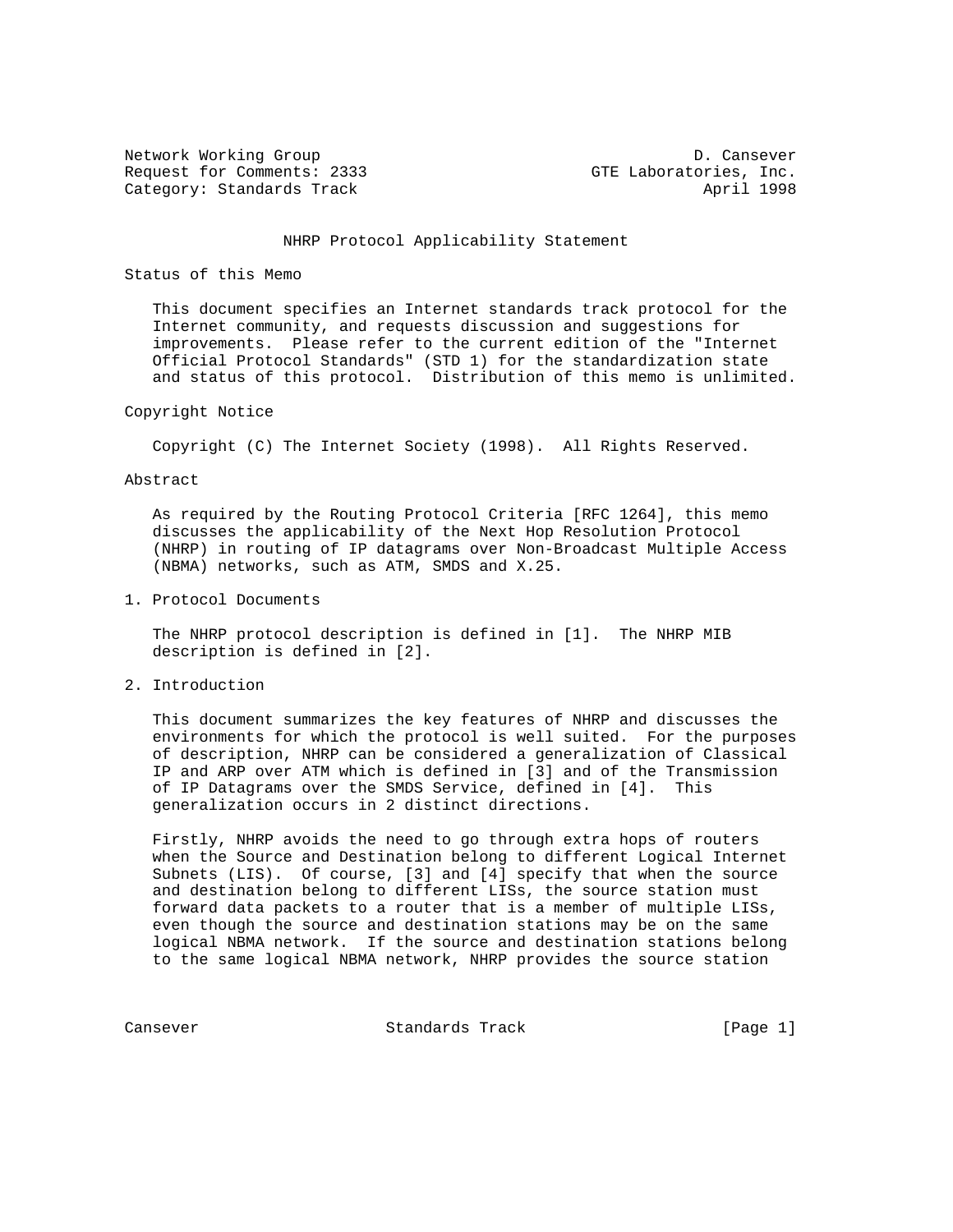with an inter-LIS address resolution mechanism at the end of which both stations can exchange packets without having to use the services of intermediate routers. This feature is also referred to as "short-cut" routing. If the destination station is not part of the logical NBMA network, NHRP provides the source with the NBMA address of the current egress router towards the destination.

 The second generalization is that NHRP is not specific to a particular NBMA technology. Of course, [3] assumes an ATM network and [4] assumes an SMDS network at their respective subnetwork layers.

 NHRP is specified for resolving the destination NBMA addresses of IP datagrams over IP subnets within a large NBMA cloud. NHRP has been designed to be extensible to network layer protocols other than IP, possibly subject to other network layer protocol specific additions.

 As an important application of NHRP, the Multiprotocol Over ATM (MPOA) Working Group of the ATM Forum has decided to adopt and to integrate NHRP into its MPOA Protocol specification [5]. As such, NHRP will be used in resolving the ATM addresses of MPOA packets destined outside the originating subnet.

3. Key Features

 NHRP provides a mechanism to obtain the NBMA network address of the destination, or of a router along the path to the destination. NHRP is not a routing protocol, but may make use of routing information. This is further discussed in Section 5.

 The most prominent feature of NHRP is that it avoids extra router hops in an NBMA with multiple LISs. To this goal, NHRP provides the source with the NBMA address of the destination, if the destination is directly attached to the NBMA. If the destination station is not attached to the NBMA, then NHRP provides the source with the NBMA address of an exit router that has connectivity to the destination. In general, there may be multiple exit routers that have connectivity to the destination. If NHRP uses the services of a dynamic routing algorithm in fulfilling its function, which is necessary for robust and scalable operation, then the exit router identified by NHRP reflects the selection made by the network layer dynamic routing protocol. In general, the selection made by the routing protocol would often reflect a desirable attribute, such as identifying the exit router that induces the least number of hops in the original routed path.

Cansever Standards Track [Page 2]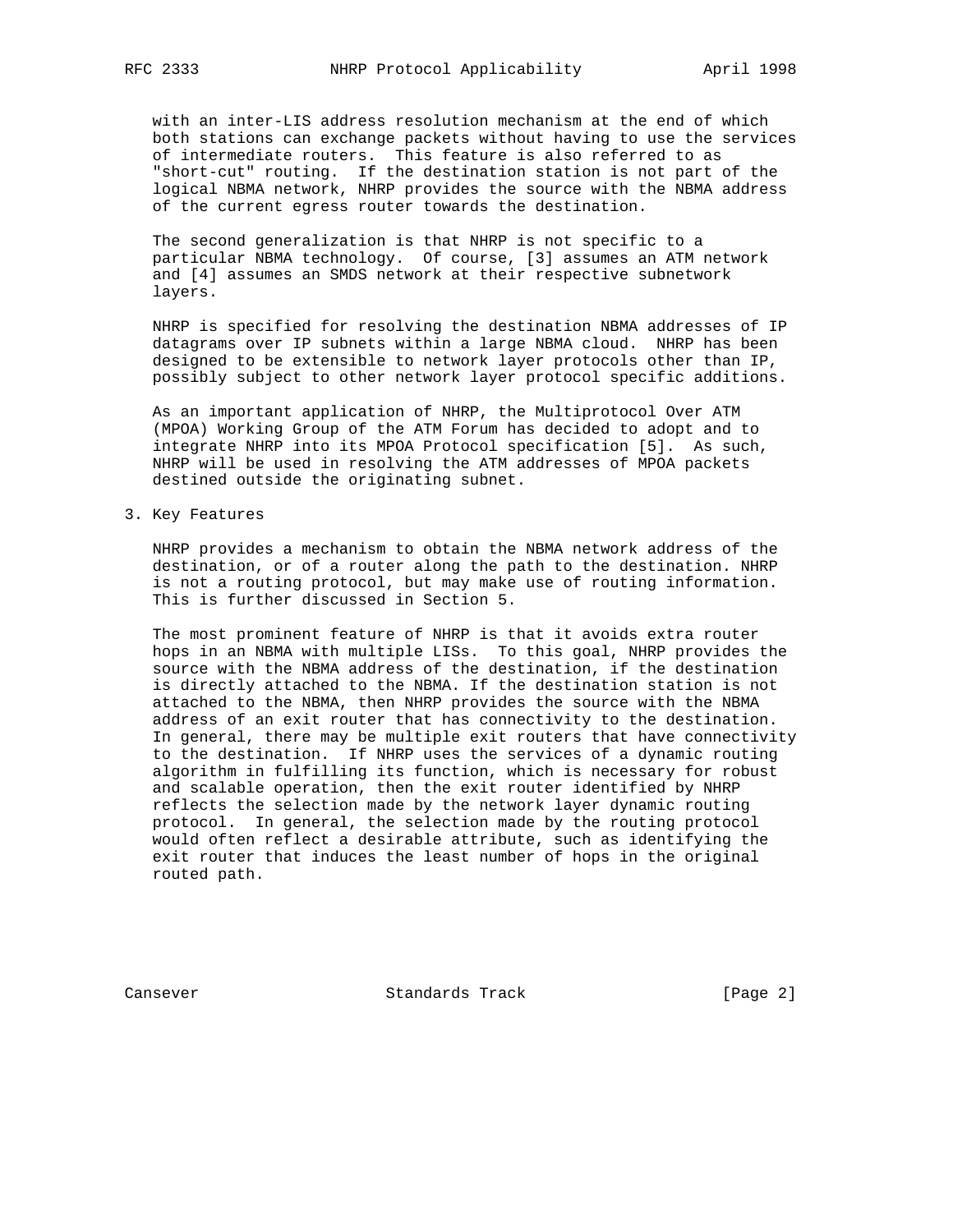NHRP is defined for avoiding extra hops in the delivery of IP packets with a single destination. As such, it is not intended for direct use in a point-to-multipoint communication setting. However, elements of NHRP may be used in certain multicast scenarios for the purpose of providing short cut routing. Such an effort is discussed in [6]. In this case, NHRP would avoid intermediate routers in the multicast path. The scalability of providing short-cut paths in a multicast environment is an open issue.

 NHRP can be used in host-host, host-router and router-host communications. When used in router-router communication, NHRP (as defined in [1]) can produce persistent routing loops if the underlying routing protocol looses information critical to loop suppression. This may occur when there is a change in router metrics across the autonomous system boundaries. NHRP for router-router communication that avoids persistent forwarding loops will be addressed in a separate document.

 A special case of router-router communication where loops will not occur is when the destination host is directly adjacent to the non- NBMA interface of the egress router. If it is believed that the adjacency of the destination station to the egress router is a stable topological configuration, then NHRP can safely be used in this router-router communication scenario. If the NHRP Request has the Q bit set, indicating that the requesting party is a router, and if the destination station is directly adjacent to the egress router as a stable topological configuration, then the egress router can issue a corresponding NHRP reply. If the destination is not adjacent to the egress router, and if Q bit is set in the Request, then a safe mode of operation for the egress router would be to issue a negative NHRP Reply (NAK) for this particular request, thereby enforce data packets to follow the routed path.

 As a result of having inter-LIS address resolution capability, NHRP allows the communicating parties to exchange packets by fully utilizing the particular features of the NBMA network. One such example is the use of QoS guarantees when the NMBA network is ATM.

 Here, due to short-cut routing, ATM provided QoS guarantees can be implemented without having to deal with the issues of re-assembling and re-segmenting IP packets at each network layer hop.

 NHRP protocol can be viewed as a client-server interaction. An NHRP Client is the one who issues an NHRP Request. An NHRP Server is the one who issues a reply to an NHRP request, or the one who forwards a received NHRP request to another Server. Of course, an NHRP entity may act both as a Client and a Server.

Cansever Standards Track [Page 3]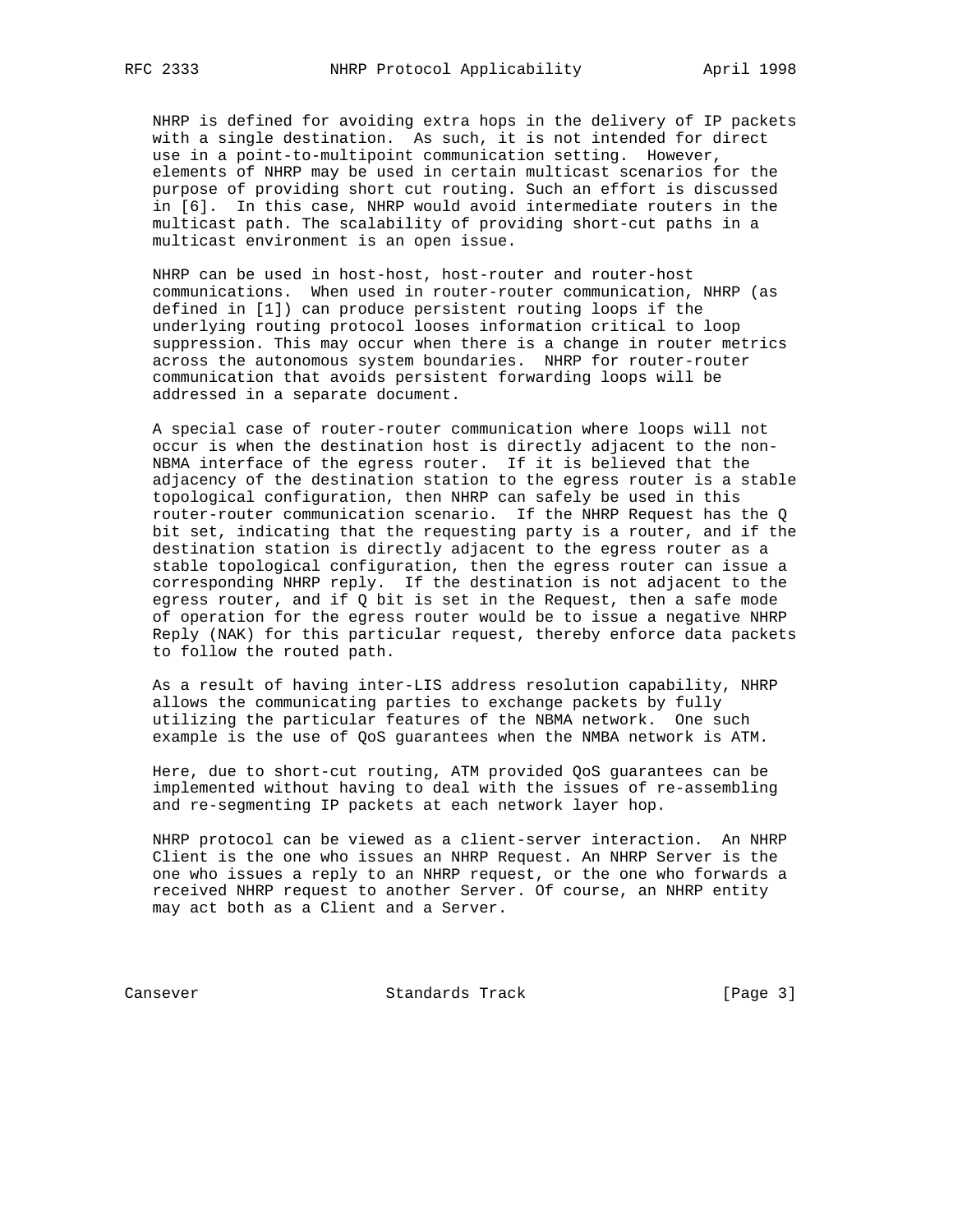# 4. Use of NHRP

 In general, issuing an NHRP request is an application dependent action [7]. For applications that do not have particular QoS requirements, and that are executed within a short period of time, an NBMA short-cut may not be a necessity. In situations where there is a "cost" associated with NBMA short-cuts, such applications may be better served by network layer hop-by-hop routing. Here, "cost" may be understood in a monetary context, or as additional strain on the equipment that implements short-cuts. Therefore, there is a trade-off between the "cost" of a short-cut path and its utility to the user. Reference [7] proposes that this trade-off should be addressed at the application level. In an environment consisting of LANs and routers that are interconnected via dedicated links, the basic routing decision is whether to forward a packet to a router, or to broadcast it locally. Such a decision on local vs. remote is based on the destination address. When routing IP packets over an NBMA network, where there is potentially a direct Source to Destination connectivity with QoS options, the decision on local vs. remote is no longer as fundamentally important as in the case where packets have to traverse routers that are interconnected via dedicated links. Thus, in an NBMA network with QoS options, the basic decision becomes the one of short-cut vs. hop-by-hop network layer routing. In this case, the relevant criterion becomes applications' QoS requirements [7]. NHRP is particularly applicable for environments where the decision on local vs. remote is superseded by the decision on short cut vs. hop-by-hop network layer routing.

 Let us assume that the trade-off is in favor of a short-cut NBMA route. Generally, an NHRP request can be issued by a variety of NHRP aware entities, including hosts and routers with NBMA interfaces. If an IP packet traverses multiple hops before a short-cut path has been established, then there is a chance that multiple short-cut paths could be formed. In order to avoid such an undesirable situation, a useful operation rule is to authorize only the following entities to issue an NHRP request and to perform short-cut routing.

- i) The host that originates the IP packet, if the host has an NBMA interface.
- ii) The first router along the routing path of the IP packet such that the next hop is reachable through the NBMA interface of that particular router.
- iii) A policy router within an NBMA network through which the IP packet has to traverse.

Cansever **Standards Track** [Page 4]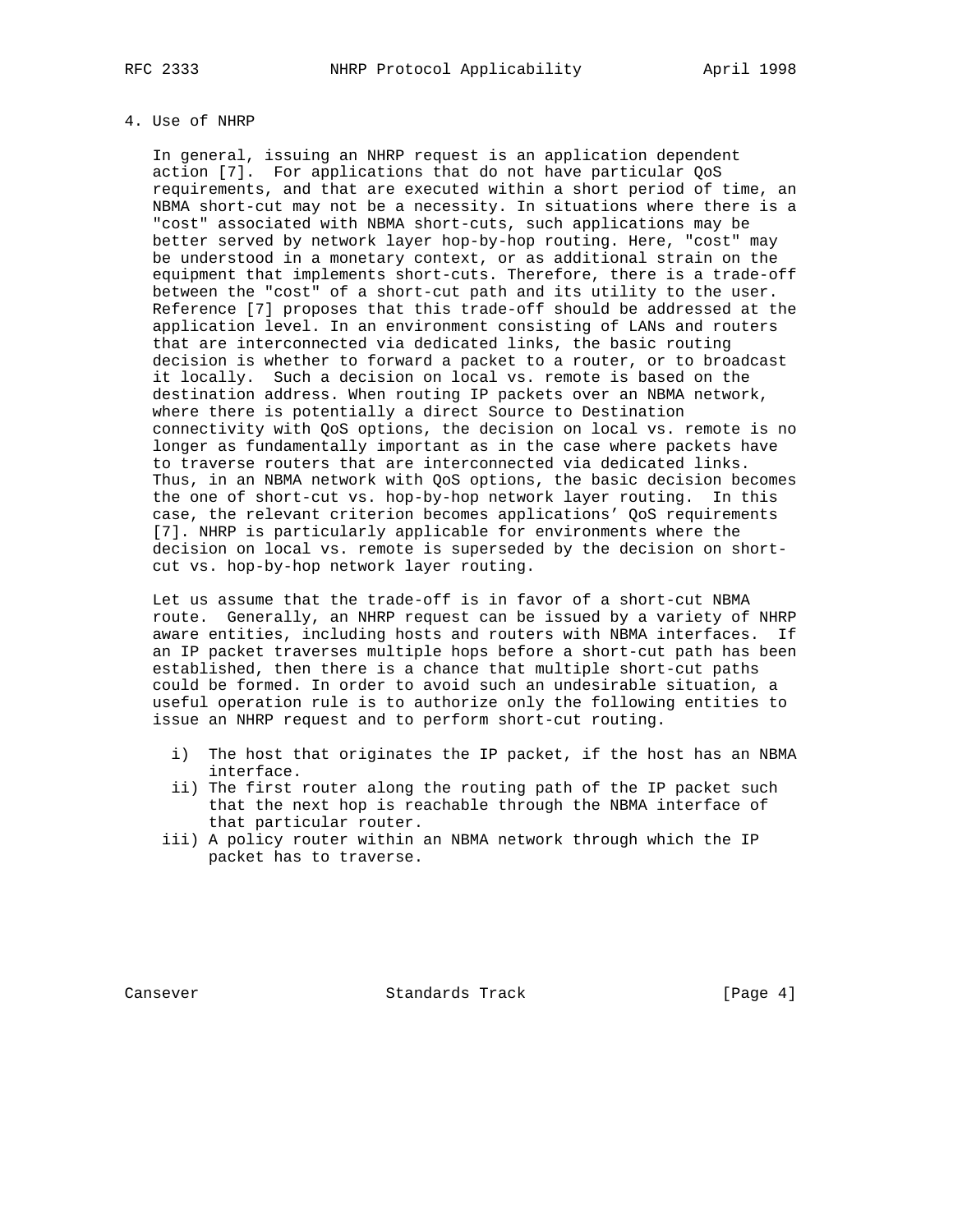# 5. Protocol Scalability

 As previously indicated, NHRP is defined for the delivery of IP packets with a single destination. Thus, this discussion is confined to a unicast setting. The scalability of NHRP can be analyzed at three distinct levels:

 o Client level o LIS level o Domain level

 At the the Client level, the scalability of NHRP is affected by the processing and memory limitations of the NIC that provides interface to the NBMA network. When the NBMA network is connection oriented, such as ATM, NIC limitations may bound the scalability of NHRP in certain applications. For example, a server that handles hundreds of requests per second using an ATM interface may be bounded by the performance characteristics of the corresponding NIC. Similarly, when the NHRP Client resides at an NBMA interface of a router, memory and processing limitations of router's NIC may bound the scalability of NHRP. This is because routers generally deal with an aggregation of traffic from multiple sources, which in turn creates a potentially large number of SVCCs out of the router's NBMA interface.

 At the LIS level, the main issue is to maintain and deliver a sizable number of NBMA to Network layer address mappings within large LISs. To this goal, NHRP implementations can use the services of the Server Cache Synchronization Protocol (SCSP) [8] that allows multiple synchronized NHSs within an LIS, and hence resolve the associated scalability issue.

 At the NHRP Domain level, network layer routing is used in resolving the NBMA address of a destination outside the LIS. As such, the scalability of NHRP is closely tied to the scalability of the network layer routing protocol used by NHRP. Dynamic network layer routing protocols are proven to scale well. Thus, when used in conjunction with dynamic routing algorithms, at the NHRP domain level, NHRP should scale in the same order as the routing algorithm, subject to the assumption that all the routers along the path are NHRP aware. If an NHRP Request is processed by a router that does not implement NHRP, it will be silently discarded. Then, short-cuts cannot be implemented and connectivity will be provided on a hop-by-hop basis.

 Thus, when NHRP is implemented in conjunction with dynamic network layer routing, a scaling requirement for NHRP is that virtually all the routers within a logical NBMA network should be NHRP aware.

Cansever Standards Track [Page 5]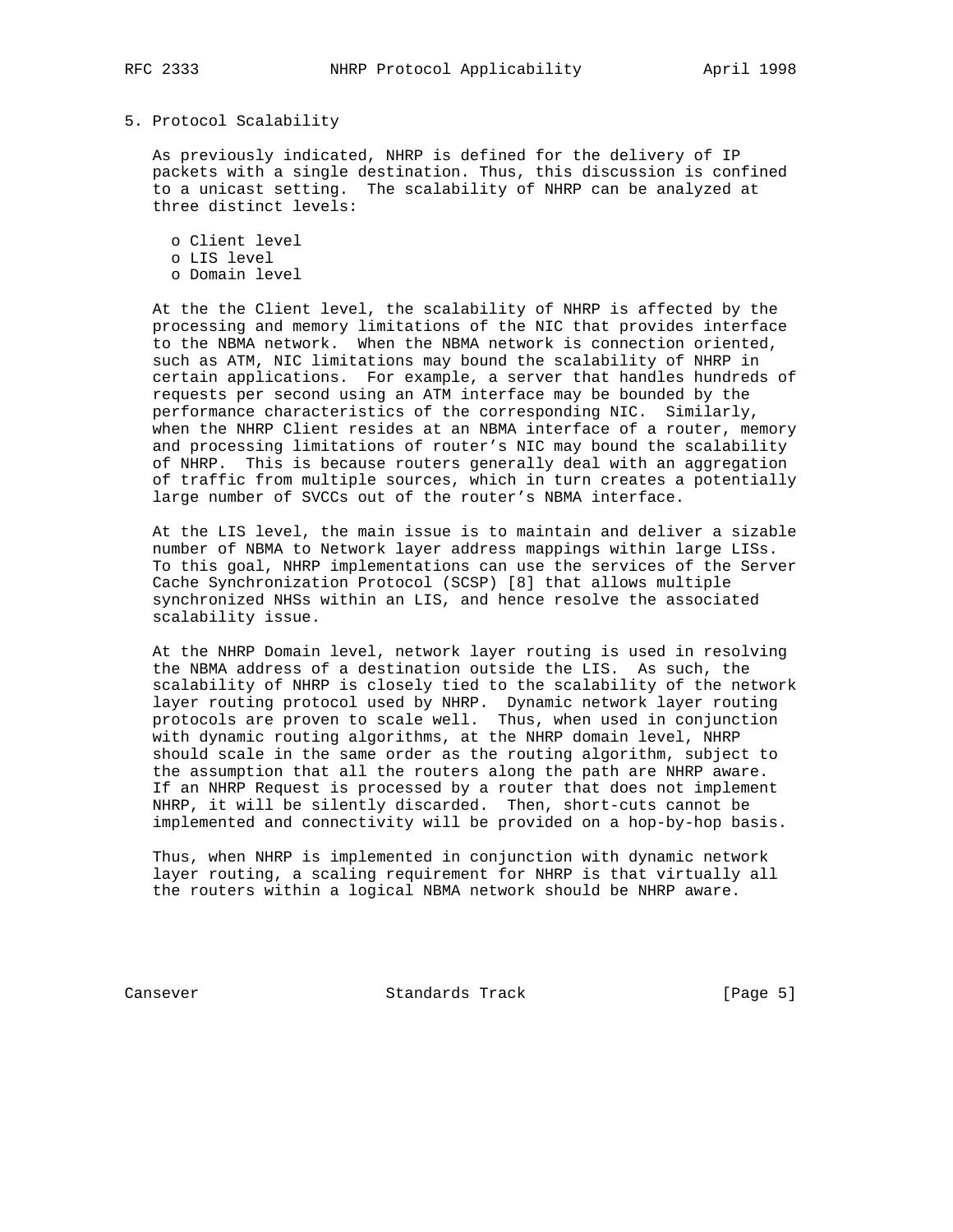One can also use static routing in conjunction with NHRP. Then, not all the routers in the NBMA network need to be NHRP aware. That is, since the routers that need to process NHRP control messages are specified by static routing, routers that are not included in the manually defined static paths do not have to be NHRP aware. Of course, static routing does not scale, and if the destination is off the NBMA network, then the use of static routing could result in persistently suboptimal routes. Use of static routing also has fairly negative failure modes.

### 6. Discussion

 NHRP does not replace existing routing protocols. In general, routing protocols are used to determine the proper path from a source host or router, or intermediate router, to a particular destination. If the routing protocol indicates that the proper path is via an interface to an NBMA network, then NHRP may be used at the NBMA interface to resolve the destination IP address into the corresponding NBMA address. Of course, the use of NHRP is subject to considerations discussed in Section 4.

 Assuming that NHRP is applicable and the destination address has been resolved, packets are forwarded using the particular data forwarding and path determination mechanisms of the underlying NBMA network. Here, the sequence of events are such that route determination is performed by IP routing, independent of NHRP. Then, NHRP is used to create a short-cut track upon the path determined by the IP routing protocol. Therefore, NHRP "shortens" the routed path. NHRP (as defined in [1]) is not sufficient to suppress persistent forwarding loops when used for router-router communication if the underlying routing protocol looses information critical to loop suppression [9]. Work is in progress [10] to augment NHRP to enable its use for the router-router communication without persistent forwarding loops.

 When the routed path keeps changing on some relatively short time scale, such as seconds, this situation will have an effect on the operation of NHRP. In certain router-router operations, changes in the routed path could create persistent routing loops. In host router, or router-host communications, frequent changes in routed paths could result in inefficiencies such as frequent creation of short-cut paths which are short lived.

## 7. Security Considerations

 NHRP is an address resolution protocol, and SCSP is a database synchronization protocol. As such, they are possibly subject to server (for NHRP) or peer (for SCSP) spoofing and denial of service attacks. They both provide authentication mechanisms to allow their

Cansever Standards Track [Page 6]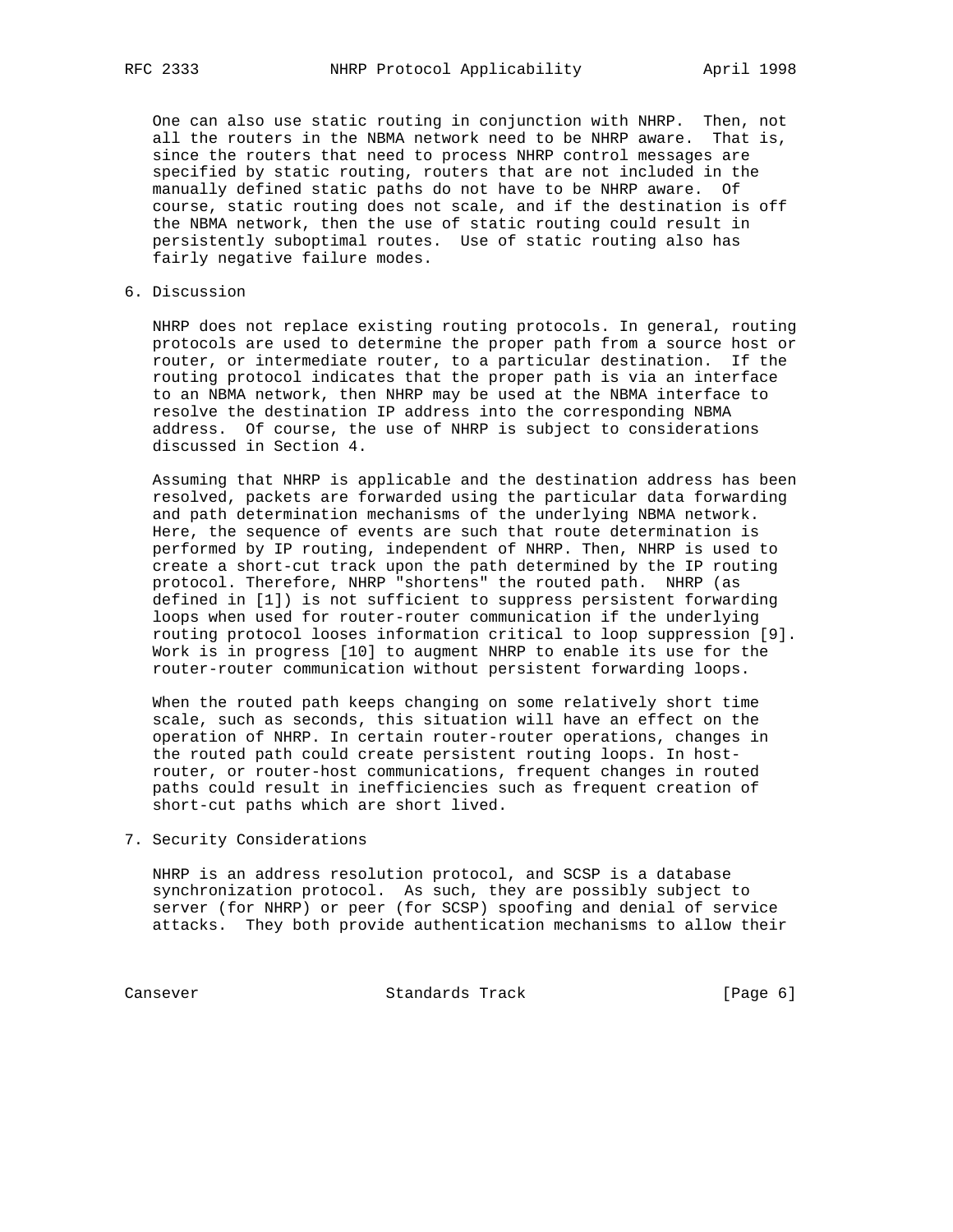use in environments in which spoofing is a concern. Details can be found in sections 5.3.4 in [1] and B.3.1 in [8]. There are no additional security constraints or concerns raised in this document that are not already discussed in the referenced sections.

References

- [1] Luciani, J., Katz, D., Piscitello, D., Cole, B., and N. Doraswamy, "NMBA Next Hop Resolution Protocol (NHRP)", RFC 2332, April 1998.
- [2] Greene, M., and J. Luciani, "NHRP Management Information Base", Work in Progress.
- [3] Laubach, M., and J. Halpern, "Classical IP and ARP over ATM", RFC 2225, April 1998.
- [4] Lawrance, J., and D. Piscitello, "The Transmission of IP datagrams over the SMDS service", RFC 1209, March 1991.
- [5] Multiprotocol Over ATM Version 1.0, ATM Forum Document af-mpoa-0087.000
- [6] Rekhter, Y., and D. Farinacci, "Support for Sparse Mode PIM over ATM", Work in Progress.
- [7] Rekhter, Y., and D. Kandlur, "Local/Remote" Forwarding Decision in Switched Data Link Subnetworks", RFC 1937, May 1996.
- [8] Luciani, J., Armitage, G., Halpern, J., and N. Doraswamy, "Server Cache Synchronization Protocol (SCSP) - NBMA", RFC 2334, April 1998.
- [9] Cole, R., Shur, D., and C. Villamizar, "IP over ATM: A Framework Document", RFC 1932, April 1996.
- [10] Rekhter, Y., "NHRP for Destinations off the NBMA Subnetwork", Work in Progress.

Acknowledgements

 The author acknowledges valuable contributions and comments from many participants of the ION Working Group, in particular from Joel Halpern of Newbridge Networks, David Horton of Centre for Information Technology Research, Andy Malis of Nexion, Yakov Rekhter and George Swallow of Cisco Systems and Curtis Villamizar of ANS.

Cansever **Standards Track** [Page 7]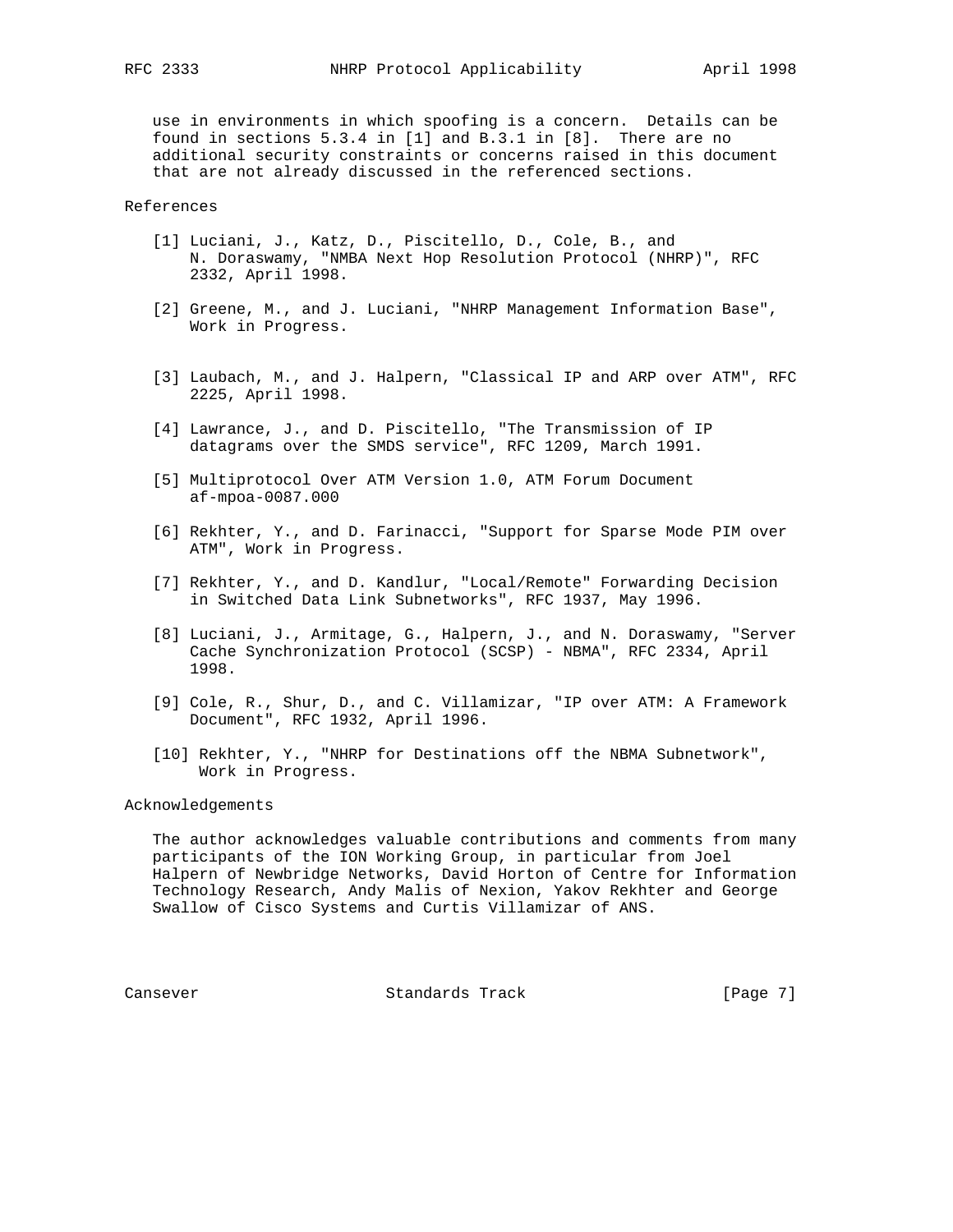Author's Address

 Derya H. Cansever GTE Laboratories Inc. 40 Sylvan Rd. MS 51 Waltham MA 02254

 Phone: +1 617 466 4086 EMail: dcansever@gte.com

Cansever Standards Track [Page 8]